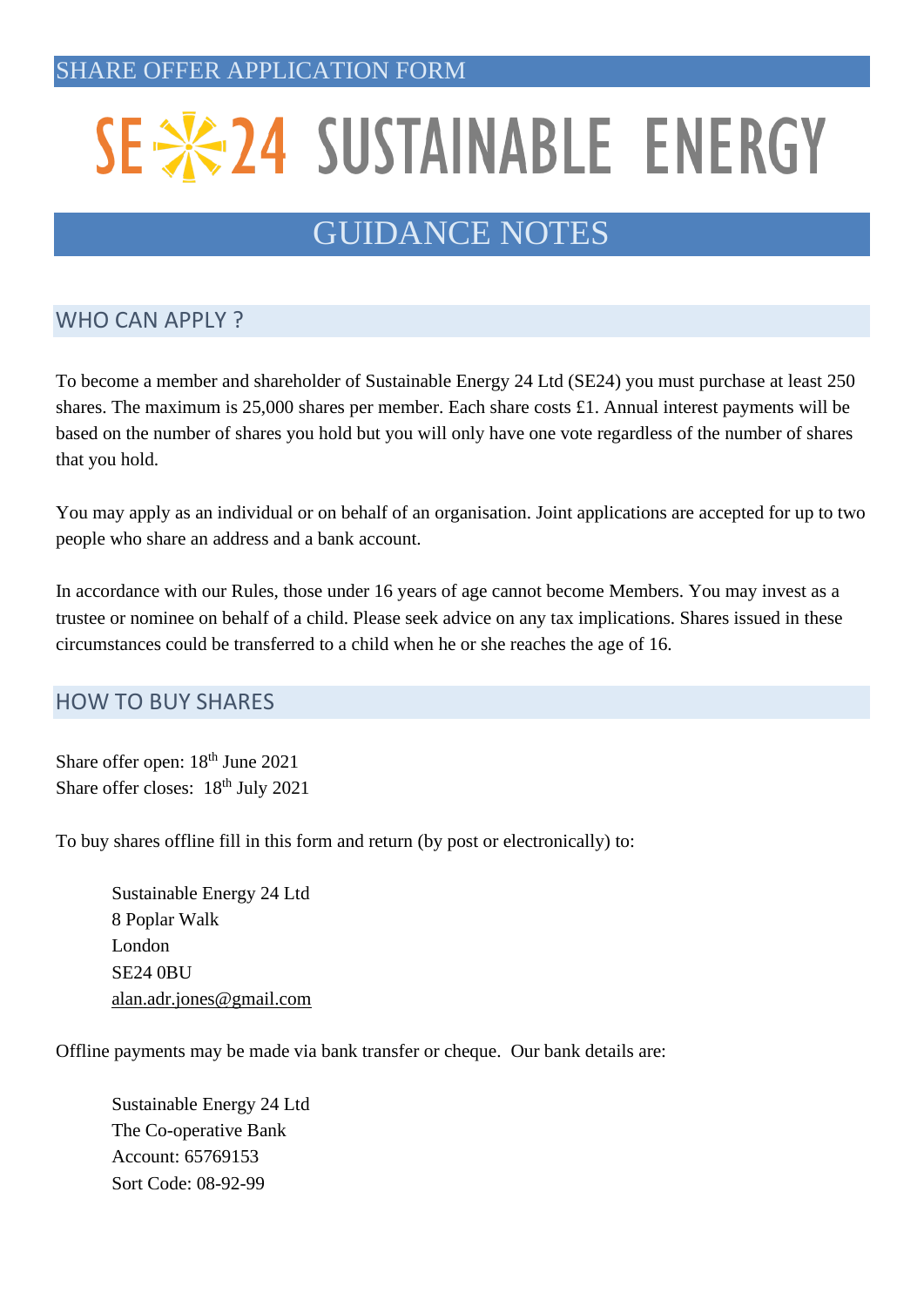When paying by bank transfer, please add a reference to your payment, comprising your initials and your date of birth (no spaces). Also add this reference to this form.

#### TERMS AND CONDITIONS OF YOUR APPLICATION

You cannot withdraw your application for shares once SE24 receives your application form. The SE24 Directors can refuse your application for shares. They may decide not to issue shares to you or may allocate you fewer shares than you applied for. They do not have to give any reason for their decision. Your application will be considered for approval at the first convenient Board of Directors meeting following the close of the invitation period, and therefore you should not expect an immediate response.

#### YOUR PAYMENT

The Directors will acknowledge receipt of your payment and application. If we are over-subscribed, then small investors (i.e. those investing between £250 and £1000) will be given priority. The Directors will return over-subscribed money to you within 28 days of the close of the offer. The money will belong to the Society (and the Directors will no longer hold it in trust for you) as soon as the Directors issue shares to you (to the extent that they take it as payment for shares). SE24 will not pay you interest on any money it returns to you.

#### YOUR RESPONSIBILITY TO SE24

In applying for shares you make the following commitments:

- Any cheque payments will be honoured on presentation.
- You, as an individual, are at least 16 years of age.
- You will supply us with proof of your identity and address if the Directors ask for it. We may need to do this to comply with the Money Laundering Regulations 2007. The Directors may have to hold back your shares until they see this.

#### MISCELLANEOUS

The law of England applies to these terms. The courts of England and Wales have exclusive jurisdiction. You will be bound by the Rules of SE24 (as may be amended from time to time) if the Directors issue shares to you.

The registered address for Sustainable Energy 24 Ltd is:

Sustainable Energy 24 Ltd

Page 2

Sustainable Energy 24 Ltd. is Registered with the Financial Conduct Authority, No. 7152. Registered office: 8 Poplar Walk, Herne Hill, London SE24 0BU. Telephone 07717 781 191. Website: www.se24.co.uk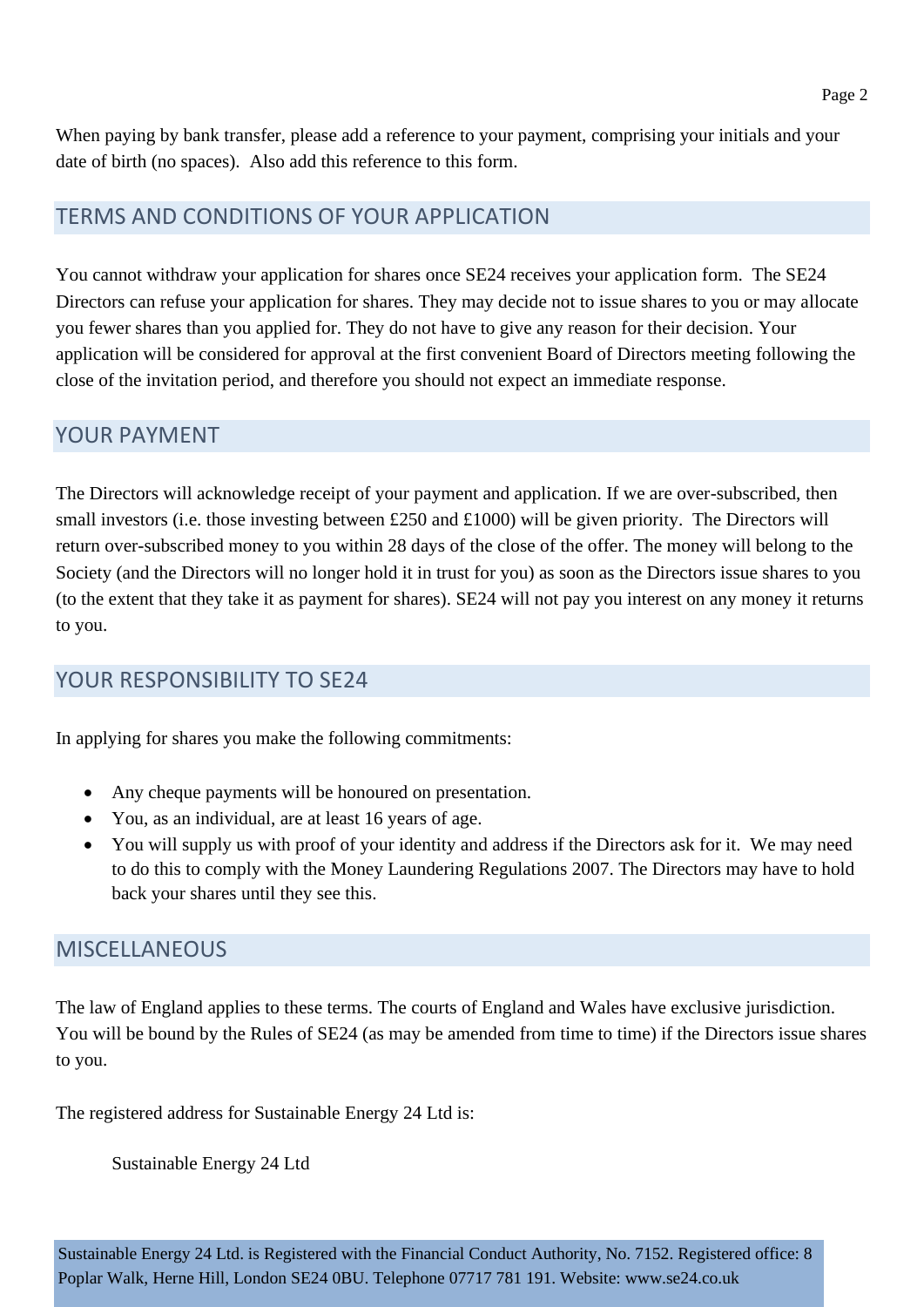8 Poplar Walk London SE24 0BU

Our Bankers:

The Co-operative Bank Plc, P.O. Box 250, Delf House, Southway, Skelmersdale WN8 6WT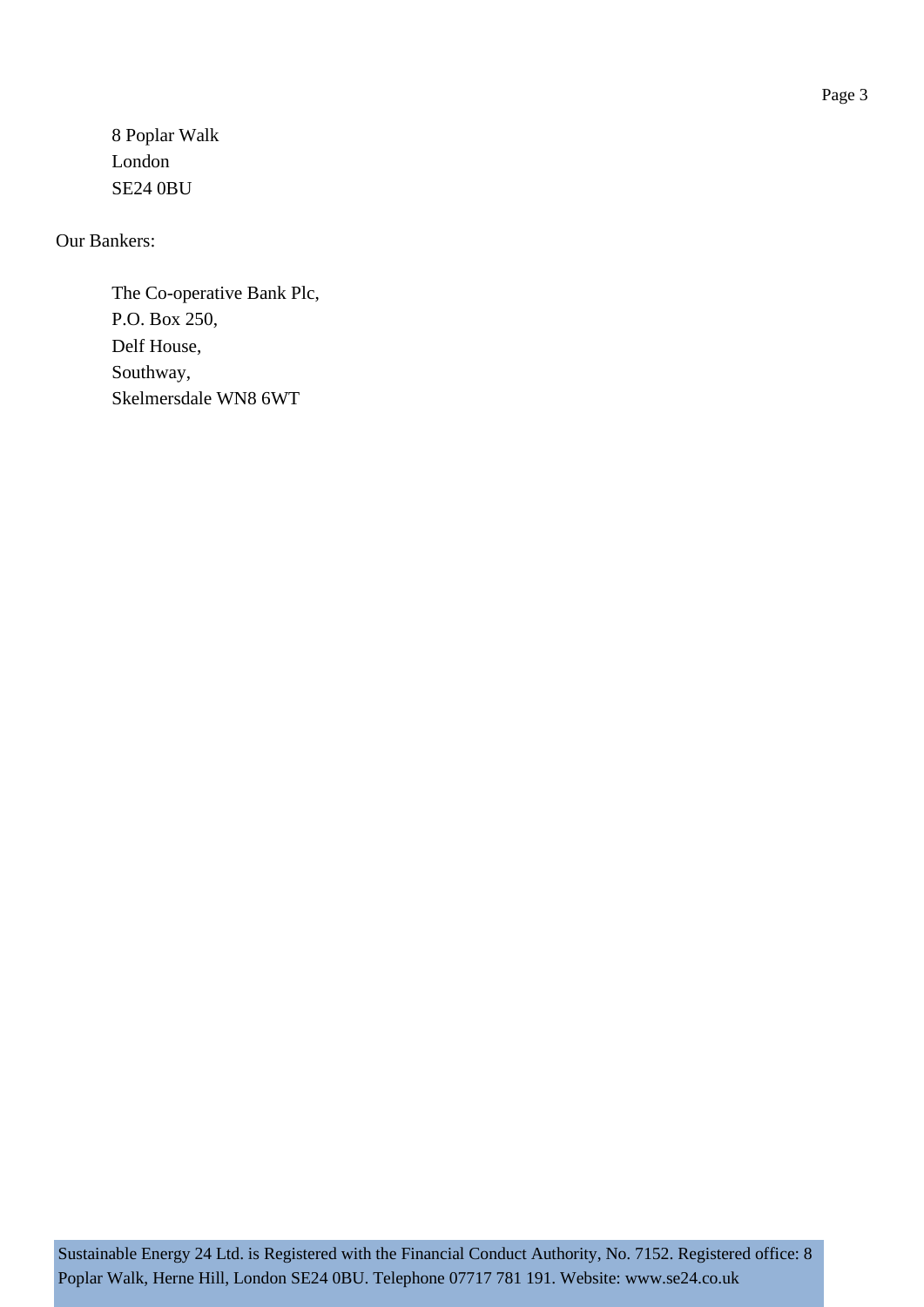# APPLICATION FORM

#### IMPORTANT

Before completing this application form, you should:

- Read the accompanying Share Offer Document
- Pay attention to the risk factors.
- Consider taking financial or other advice in relation to the Terms and Conditions of the Invitation.
- Read the Rules of Sustainable Energy 24 Ltd available from [www.se24.co.uk.](http://www.se24.co.uk/)

#### PLEASE USE CAPITALS AND BLACK INK

I/We/my organisation wishes to apply for shares to the total value of £\_\_\_\_\_\_\_\_\_\_\_\_\_\_\_\_\_\_\_ in Sustainable Energy 24 Ltd on the Terms and Conditions of the Share Offer Document dated 18<sup>th</sup> June 2021 at a price of £1 per share (minimum shareholding 250 shares and maximum 25,000 shares):

| <b>Individual Applicant Details</b> |  |  |
|-------------------------------------|--|--|
| <b>Full Name</b>                    |  |  |
| Address                             |  |  |
| Postcode                            |  |  |
| <b>Phone Number</b>                 |  |  |
| Email                               |  |  |
| Date of birth                       |  |  |
| <b>Bank Sort Code</b>               |  |  |
| <b>Bank Account Number</b>          |  |  |
| <b>Payment Reference</b>            |  |  |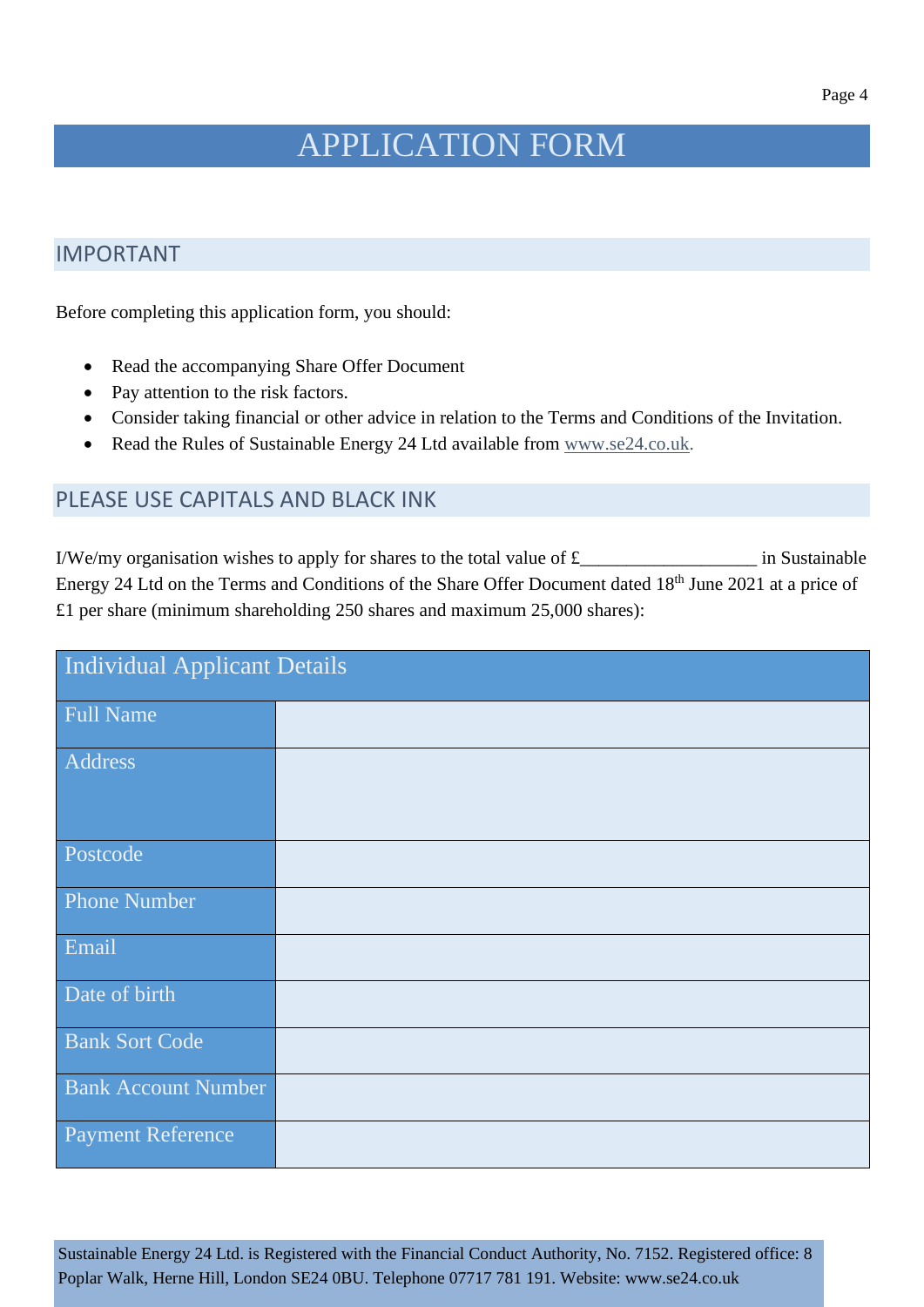| If the Applicant is Nominee for a Child      |  |  |
|----------------------------------------------|--|--|
| Child's name                                 |  |  |
| Child's date of birth                        |  |  |
| Child's address (if different<br>from above) |  |  |
| Postcode                                     |  |  |

| If the Applicant is an Organisation                      |  |  |
|----------------------------------------------------------|--|--|
| <b>Organisation Name</b>                                 |  |  |
| <b>Organisation Address</b>                              |  |  |
| Type of organisation                                     |  |  |
| <b>Registration Number</b>                               |  |  |
| Name of authorised signatory<br>signing this application |  |  |
| Position of authorised<br>signatory                      |  |  |

Sustainable Energy 24 Ltd. is Registered with the Financial Conduct Authority, No. 7152. Registered office: 8 Poplar Walk, Herne Hill, London SE24 0BU. Telephone 07717 781 191. Website: www.se24.co.uk